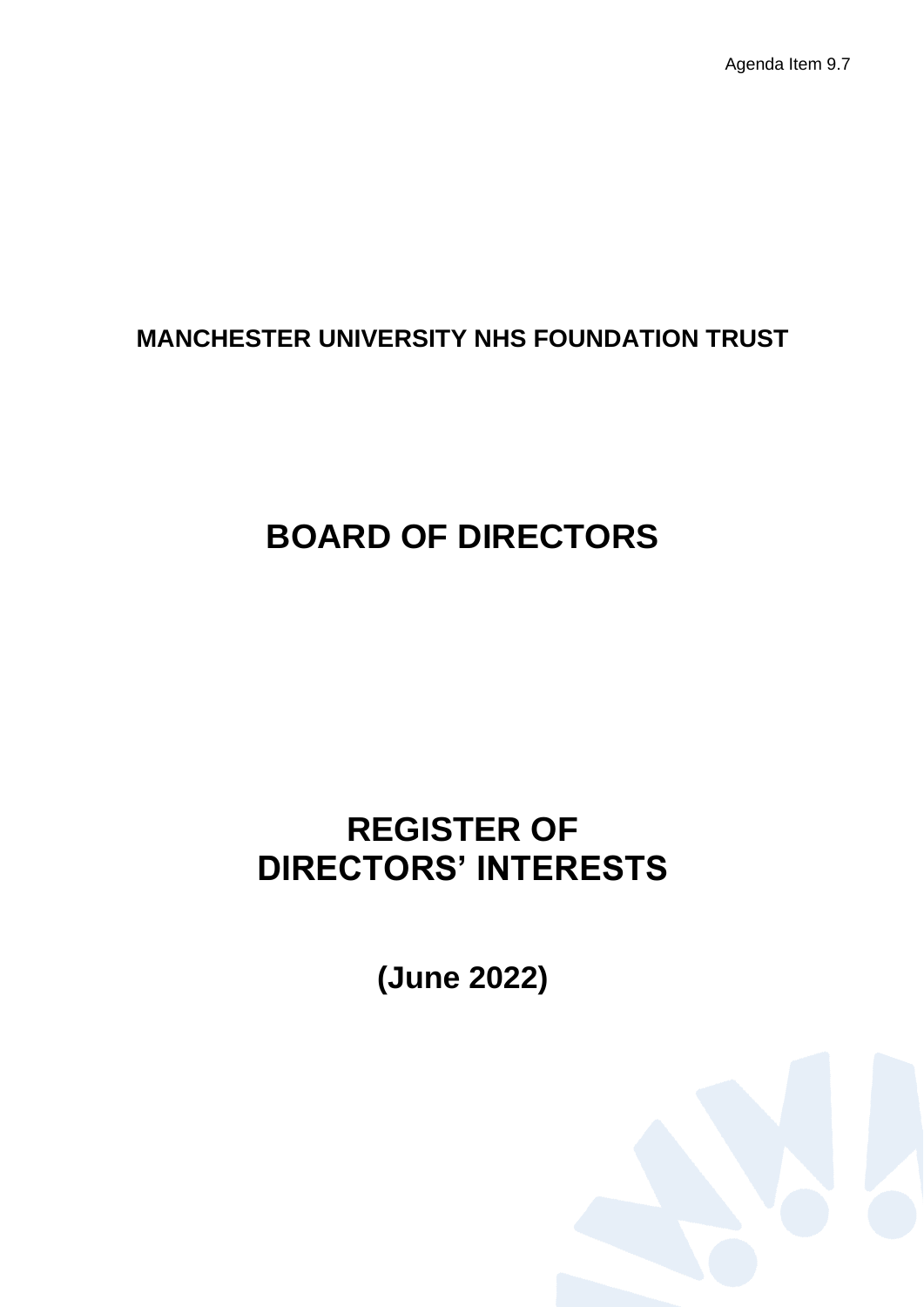### **BOARD OF DIRECTORS**

#### **REGISTER OF INTERESTS – June 2022**

| <b>NAME</b>         | <b>POSITION</b>                 | <b>INTERESTS DECLARED</b>                                                    |
|---------------------|---------------------------------|------------------------------------------------------------------------------|
| Kathy Cowell OBE DL | Group Chairman                  | Member of the General Assembly, The University of<br>$\bullet$<br>Manchester |
|                     |                                 | Member Manchester Academic Health Science<br>Centre                          |
|                     |                                 | Vice Chair Cheshire Young Carers                                             |
|                     |                                 | Mentor on the Aspirant Chairs Programme (NHSI)                               |
|                     |                                 | Member of the QVA's mentoring panel (Cheshire)                               |
|                     |                                 | Chairman of Totally Local Company<br>٠                                       |
|                     |                                 | Deputy Lieutenant for Cheshire                                               |
|                     |                                 | Chairman of the Hammond School (Chester)                                     |
|                     |                                 | People Ambassador for Active Cheshire                                        |
|                     |                                 | Vice President, St Ann's Hospice                                             |
|                     |                                 |                                                                              |
| <b>Barry Clare</b>  | <b>Group Deputy</b><br>Chairman | Partner (Clarat Partners LLP)                                                |
|                     |                                 | Partner (Clarat Healthcare LLP)                                              |
|                     |                                 | Non-Executive Director (Ingenion Medical Ltd)<br>٠                           |
|                     |                                 | Chairman (Crescent OPS Ltd)                                                  |
|                     |                                 | Chairman (FLOBACK Ltd)                                                       |
|                     |                                 | Chairman Evgen Pharma PLC                                                    |
|                     |                                 | Non-Executive Chairman of Porton Biopharma Ltd<br>٠                          |
|                     |                                 | Non-Executive Chairman (Ori Biotech)<br>$\bullet$                            |
|                     |                                 | Non-Executive Director (Arterius Ltd)<br>٠                                   |
|                     |                                 | Non-Executive Director (Walkactive company Itd)                              |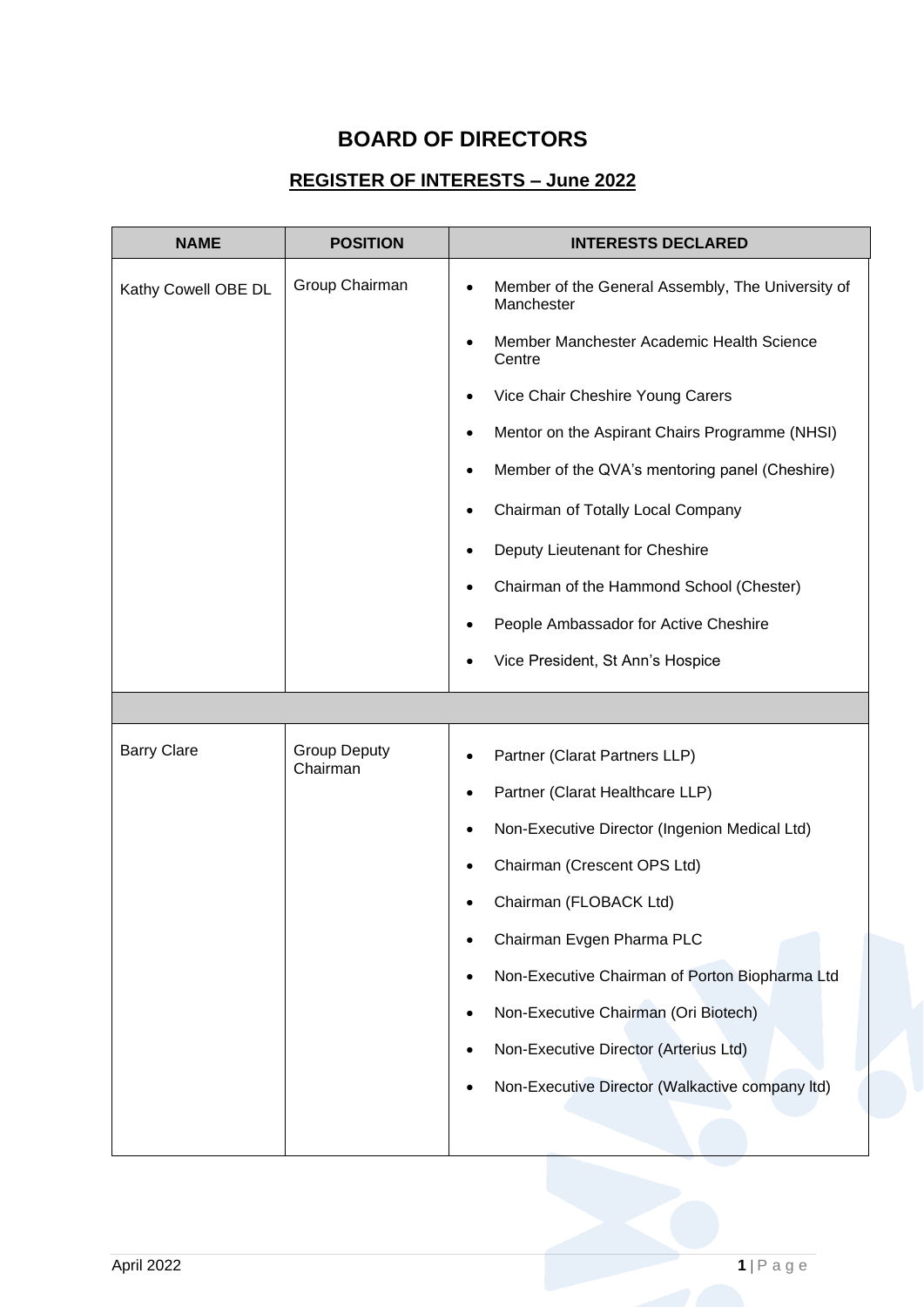| <b>NAME</b>                                                    | <b>POSITION</b>                         | <b>INTERESTS DECLARED</b>                                                                                                                                                                                                                                                                                                                                                                                                                                                                                                                                                                                   |
|----------------------------------------------------------------|-----------------------------------------|-------------------------------------------------------------------------------------------------------------------------------------------------------------------------------------------------------------------------------------------------------------------------------------------------------------------------------------------------------------------------------------------------------------------------------------------------------------------------------------------------------------------------------------------------------------------------------------------------------------|
| <b>Professor Dame</b><br><b>Susan Bailey OBE</b><br><b>DBE</b> | Group Non-<br><b>Executive Director</b> | Independent Chair of Health Education England<br>$\bullet$<br>(HEE) Mental Health New Ways of Working Group<br>Chair Autistica UK user carer subcommittee<br>$\bullet$<br>Chair of Trustees, Centre for Mental Health<br>٠<br><b>Bevan Commissioner</b><br><b>Council Member of Salford University</b><br>Independent NED KOOTH plc - Mental Health Online<br>Platform - remunerated<br><b>Vice President BACP</b><br>Member Advisory Board Education Policy Institute                                                                                                                                      |
|                                                                |                                         |                                                                                                                                                                                                                                                                                                                                                                                                                                                                                                                                                                                                             |
| Professor Luke<br>Georghiou                                    | Group Non-<br><b>Executive Director</b> | • Deputy President and Deputy Vice-Chancellor,<br>University of Manchester<br>• Non-Executive Director of Manchester Science<br>Partnerships Ltd<br>• Non-Executive Director, Manchester Innovation<br>Factory<br>• Member of Manchester Graphene Company, Shadow<br>Board<br>• Member of NWBLT (North West Business Leadership<br>Team)<br>• Member GESL (Graphene Enabled Systems Board)<br>Chair of Steering Group, EUA (European Universities<br>Association / CDE (Council for Doctoral Education)<br>Non-Executive Director, Northern Gritstone Investment<br>Company<br>Director, UMIST Ventures ltd |
|                                                                |                                         |                                                                                                                                                                                                                                                                                                                                                                                                                                                                                                                                                                                                             |
| Nic Gower                                                      | Group Non-<br><b>Executive Director</b> | • Director Furness Building Society [NED]                                                                                                                                                                                                                                                                                                                                                                                                                                                                                                                                                                   |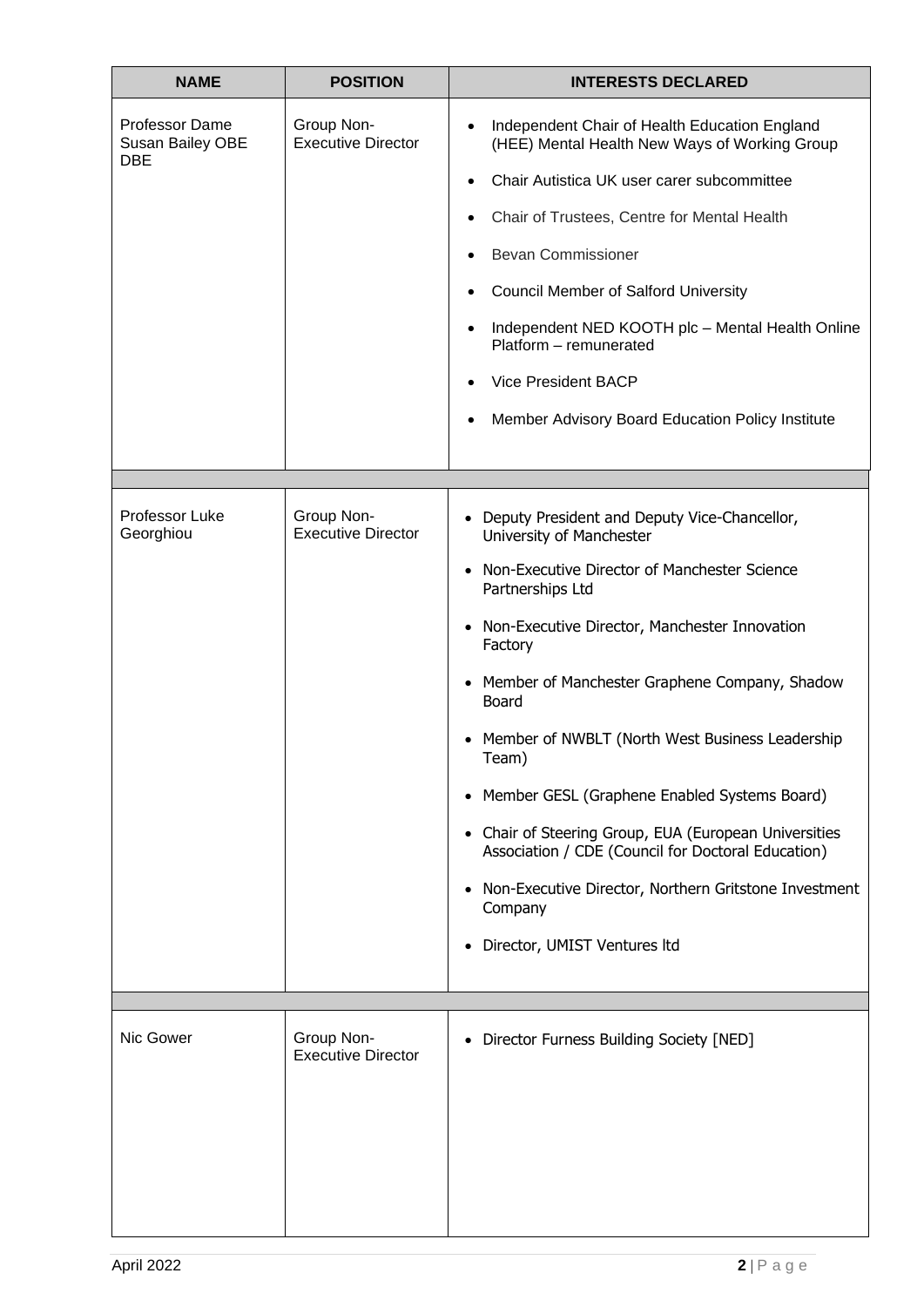| <b>NAME</b>                    | <b>POSITION</b>                                                                      | <b>INTERESTS DECLARED</b>                                                                                                                                                                                                                                                                                                                                                                                                                                                                                                                                                   |
|--------------------------------|--------------------------------------------------------------------------------------|-----------------------------------------------------------------------------------------------------------------------------------------------------------------------------------------------------------------------------------------------------------------------------------------------------------------------------------------------------------------------------------------------------------------------------------------------------------------------------------------------------------------------------------------------------------------------------|
|                                |                                                                                      |                                                                                                                                                                                                                                                                                                                                                                                                                                                                                                                                                                             |
| Chris McLoughlin<br><b>OBE</b> | Group Non-<br><b>Executive Director</b><br>&<br>Senior Independent<br>Director (SID) | Corporate Director of People and Integration<br>Director of Children's Services, Stockport Metropolitan<br>$\bullet$<br>Borough council<br>Member of Association of Director of Children's<br>Services Ltd<br>Chair of Greater Manchester Social Work Academy<br>$\bullet$<br>Board<br>Member of Greater Manchester Mental Health<br>$\bullet$<br>Partnership<br>Chair of Greater Manchester Start Well & School<br>$\bullet$<br>Readiness Board<br>• Chair of Greater Manchester Children and Young<br>People Health and Wellbeing Executive<br>Daughter - Employed by MFT |
|                                |                                                                                      |                                                                                                                                                                                                                                                                                                                                                                                                                                                                                                                                                                             |
| <b>Trevor Rees</b>             | Group Non-<br><b>Executive Director</b>                                              | • Treasurer/Trustee (Manchester Literary and<br><b>Philosophical Society)</b><br>Independent Co-opted member (Audit Committee at<br>$\bullet$<br>University of Manchester (not a Board Member)<br>• Non-Executive Director of Totally Local Company,<br>Stockport (3-year Term)<br>Chair of the Audit Committee of GB Taekwondo<br>$\bullet$                                                                                                                                                                                                                                |
| Gaurav Batra                   | Group Non-<br><b>Executive Director</b>                                              | • Chairman, Bolesworth Estate (Salaried, comprising<br>directorships of the following entities):<br><b>Bolesworth Holding Company 1</b><br><b>Bolesworth Holding Company 2</b><br><b>Bolesworth Investment Company</b><br><b>Bolesworth Estate Company</b><br>Chairman, Stockport Sports Trust<br>٠<br>Director IE8 Limited (Strategic Consultancy)<br>$\bullet$                                                                                                                                                                                                            |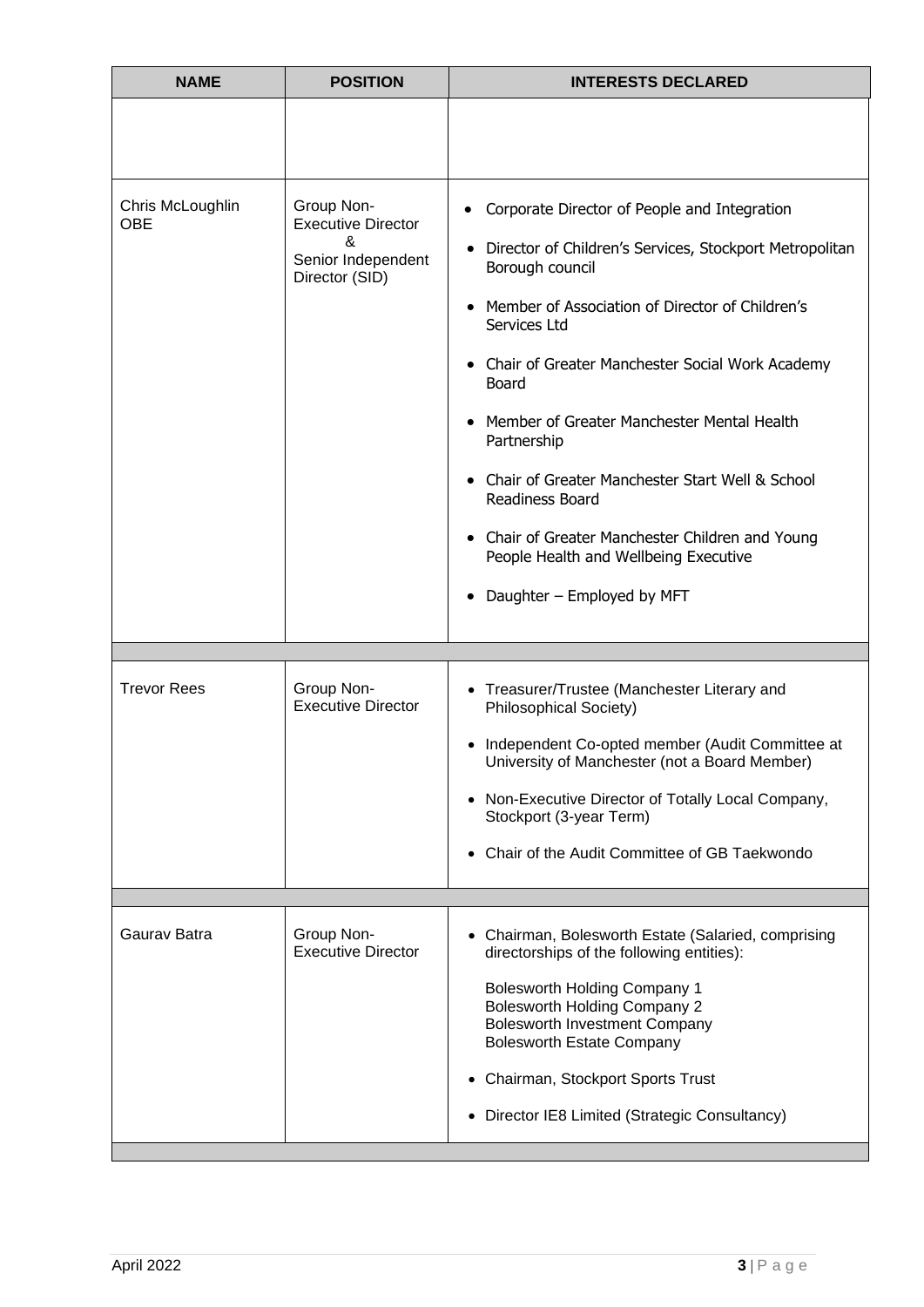| <b>NAME</b>    | <b>POSITION</b>                         | <b>INTERESTS DECLARED</b>                                                                                                                                                                              |
|----------------|-----------------------------------------|--------------------------------------------------------------------------------------------------------------------------------------------------------------------------------------------------------|
| Angela Adimora | Group Non-<br><b>Executive Director</b> | Independent Council Member, Salford University<br>Senior Director of HR Operations, UK & Europe,<br>GXO logistics<br>• Sister - HR Team, North Manchester<br>Niece - Pain Clinic, Wythenshawe Hospital |

## **BOARD OF DIRECTORS**

### **REGISTER OF INTERESTS – April 2022**

| <b>NAME</b>              | <b>POSITION</b>                                                                   | <b>INTERESTS DECLARED</b>                                                    |
|--------------------------|-----------------------------------------------------------------------------------|------------------------------------------------------------------------------|
| Sir Mike Deegan CBE      | <b>Group Chief</b>                                                                | • Board Member, The Corridor, Manchester                                     |
|                          | <b>Executive Officer</b>                                                          | • Board Member, Health Innovation Manchester                                 |
|                          |                                                                                   |                                                                              |
| Gill Heaton OBE          | <b>Group Deputy</b><br><b>Chief Executive</b>                                     | • Chair of the Manchester LCO Accountability<br><b>Board</b>                 |
|                          |                                                                                   |                                                                              |
|                          |                                                                                   | • Nominated Director for Manchester LCO<br>Partnership Board                 |
| Darren Banks             | <b>Group Executive</b><br>Director of Strategy                                    | • Spouse - Finance Director of Rochdale<br>Infirmary, Northern Care Alliance |
|                          |                                                                                   | • Board Member, The Corridor, Manchester                                     |
|                          |                                                                                   |                                                                              |
| Peter Blythin            | <b>Group Executive</b><br>Director of Workforce<br>& Corporate<br><b>Business</b> | • No interests to declare                                                    |
|                          |                                                                                   |                                                                              |
| Julia Bridgewater        | Group Chief<br><b>Operating Officer</b>                                           | • Foundation Director of Multi Academy, All<br>Saints Catholic Collegiate    |
|                          |                                                                                   |                                                                              |
|                          |                                                                                   | • Chair of Adult Critical Care CRG [NHSE]                                    |
| Professor Jane Eddleston | Joint Group<br><b>Medical Director</b>                                            | • Clinical lead for Healthier Together Programme                             |
|                          |                                                                                   | • GM Partnership Joint Medical Executive lead for<br><b>Acute Care</b>       |